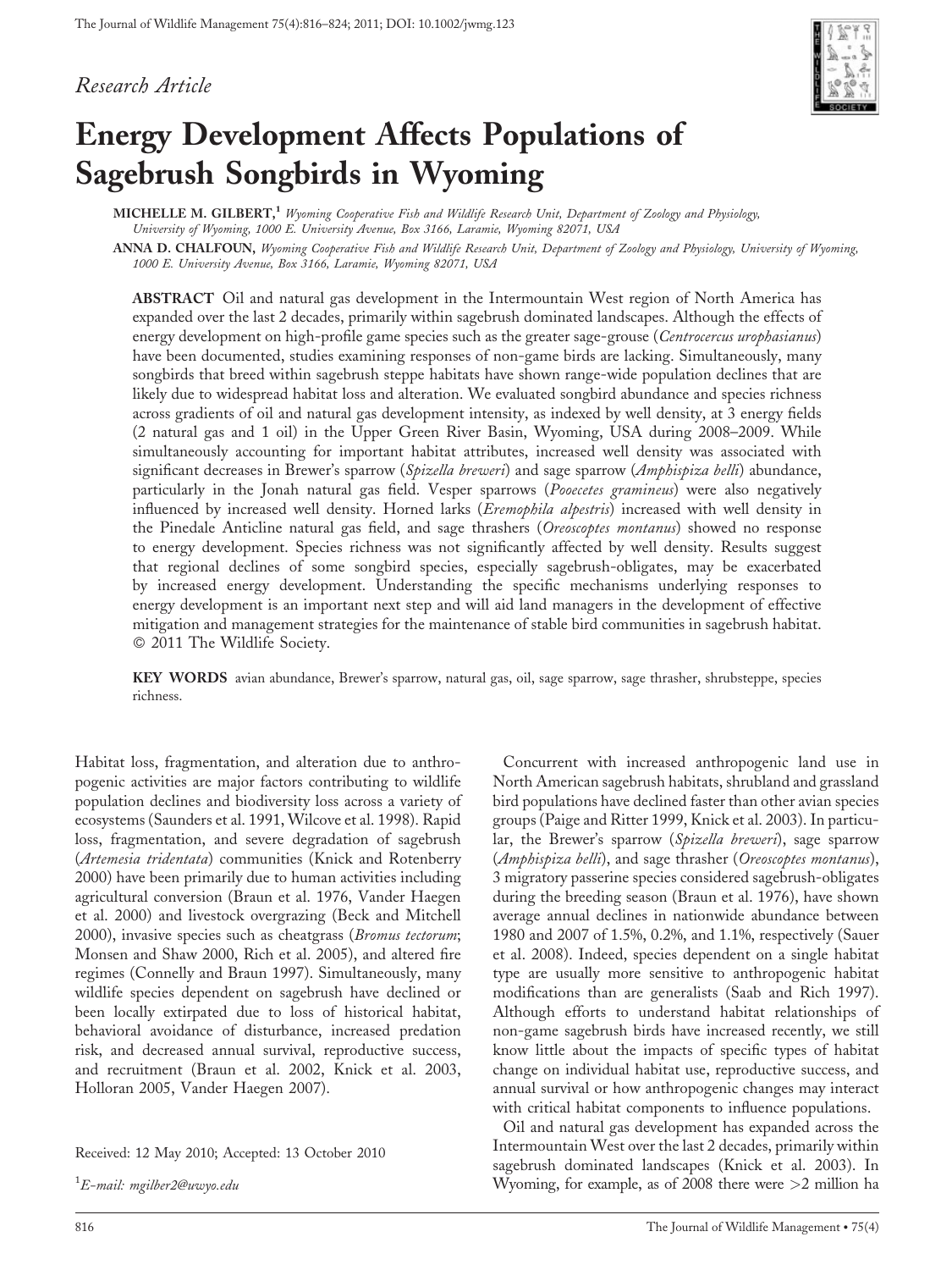of producing oil and gas leases and >5.5 million ha authorized for production (U.S. Department of the Interior [USDI] 2009; Fig. 1). Energy development infrastructure such as drill pads, waste pits, access roads, and pipelines convert and fragment sagebrush habitats, often negatively impacting wildlife populations (Weller et al. 2002, Walker et al. 2007, Doherty et al. 2008, Sawyer et al. 2009, Holloran et al. 2010).

Research focusing on effects of energy development on sagebrush birds has centered on the greater sage-grouse (Centrocercus urophasianus; Walker et al. 2007, Doherty et al. 2008, Holloran et al. 2010). Adverse effects of energy development on this high-profile game species are welldocumented and include decreased recruitment to or abandonment of leks, avoidance of nesting near infrastructure, decreased nest and chick survival, and increased adult mortality due to increasing disease prevalence, vehicle collisions, and raptor predation (Naugle et al. 2011). Yet



Figure 1. We examined sagebrush songbird population responses to energy development in Sublette County (outlined in bold), Wyoming, USA, 2008– 2009. Top: Sagebrush habitats (light gray shading) are predominant throughout Wyoming (U.S. Geological Survey 2001). Bottom: Producing (medium gray) and authorized (dark gray) oil and natural gas leases (as of 2008; Wyoming Geographic Information Science Center 2009) show extensive overlap with sagebrush habitats across the state.

studies examining responses of the rest of the sagebrush bird community to oil and natural gas development are lacking (Ingelfinger and Anderson 2004). Understanding how songbird populations may be impacted by anthropogenic disturbance, and how disturbance impacts may interact with critical habitat features, is an important step in developing effective recommendations for management strategies geared towards maintenance of stable sagebrush bird communities.

Our objective was to assess the relationship between energy development intensity in sagebrush habitat and songbird populations and avian community composition. Specifically, we evaluated the relative abundance and species richness of songbirds across gradients of oil and natural gas well density and habitat variation.

## STUDY AREA

We conducted our study within sagebrush habitat coinciding with energy development in the Upper Green River Basin (42°60'N, 109°75'W) of southwestern Wyoming, USA (Fig. 1). Specifically, our 3 study areas were the northern portion of the Pinedale Anticline Project Area (PAPA) natural gas field, the Jonah natural gas field, and the northern portion of the Big Piney-LaBarge (LaBarge) oil field (Fig. 2). Located south of Pinedale, Wyoming, PAPA, and Jonah ranked among the most highly concentrated and productive natural gas fields in North America (USDI 2006, 2008). The LaBarge area was an aggregation of oil fields south of Big Piney, Wyoming. The Upper Green River Basin landscape was dominated by big sagebrush (Artemisia tridentata spp.) with a primarily native understory of grasses and forbs (Lyon and Anderson 2003). Yearly precipitation averaged 27.5 cm (Western Regional Climate Center 2010).

## METHODS

#### Site Selection

To ensure sampling spanned a gradient of energy development intensity, we stratified each study area into 4 levels of development based on existing variation in well density: none (0 wells/km<sup>2</sup>), light (1–6 wells), moderate (7–15 wells), and heavy (>15 wells) development. Using aerial imagery and geographic well locations (Wyoming Geographic Information Science Center, Laramie, WY), we mapped well density in each energy field (Fig. 2) using ArcGIS 9.2 software, and randomly selected potential sampling sites within those strata.

Songbird habitats in sagebrush steppe have been characterized by measures of patch size, spatial homogeneity, and shrub attributes (Rotenberry and Wiens 1980; Wiens and Rotenberry 1981; Petersen and Best 1985a,b; Knopf et al. 1990). Therefore, we ground-truthed potential sampling sites to ensure they consisted of  $\geq$ 20% shrub cover (Wiens and Rotenberry 1981, Chalfoun and Martin 2007), average shrub height  $\geq$ 35 cm (Rich 1980; Petersen and Best 1985 $a,b$ ), and average shrub crown vigor  $\geq 50\%$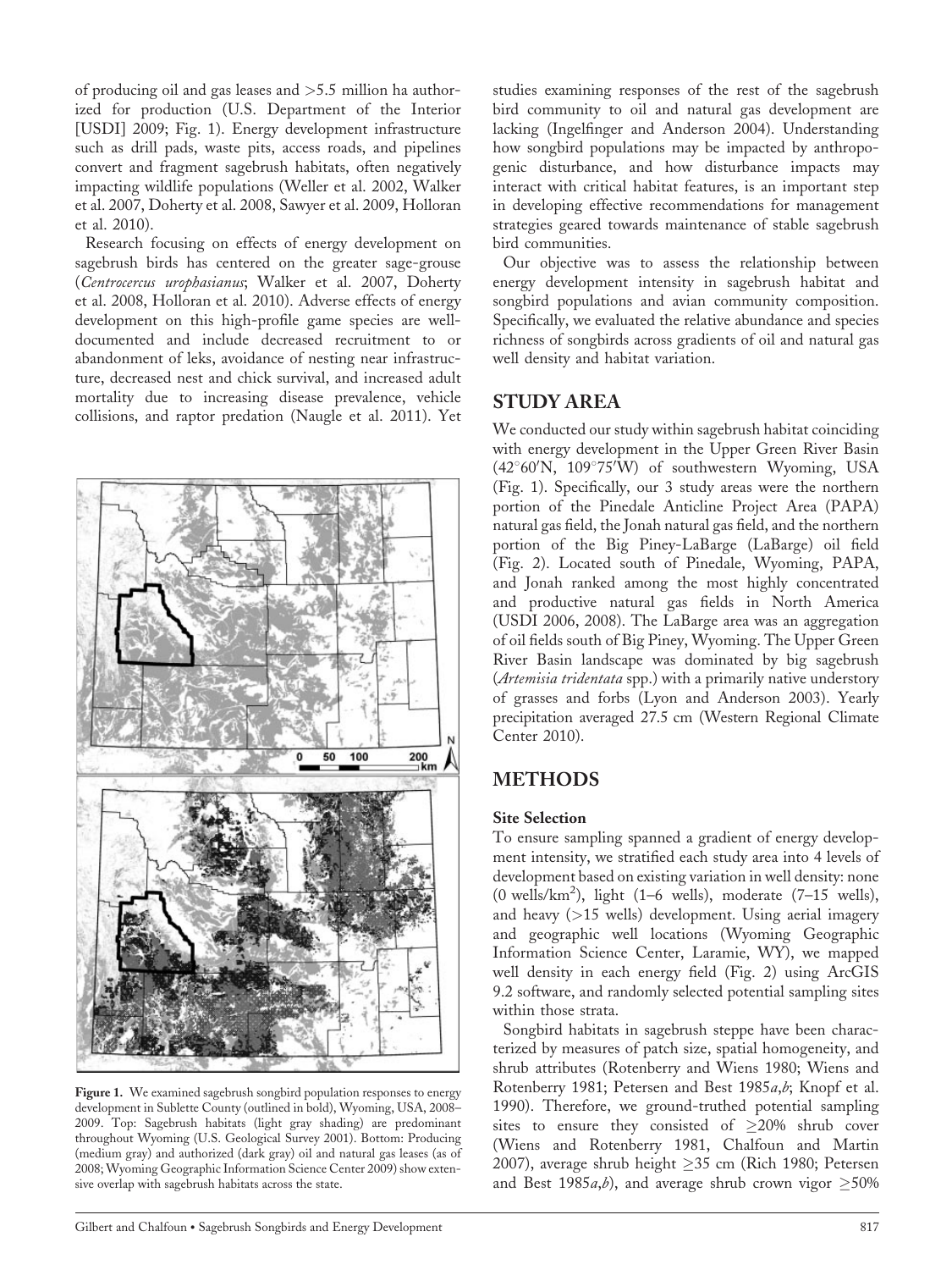

Figure 2. Three energy fields in Sublette County, Wyoming, USA (inset), that we used to examine the relationship between oil and natural gas development and sagebrush songbird abundance and richness, 2008–2009. We used 4 a priori categories of well density (wells/km<sup>2</sup>) to stratify point count sampling sites, represented by light to dark shading.

(Petersen and Best 1985a,b; Chalfoun and Martin 2009). Within each development strata at each study area, we chose the first 5 randomly selected sites that met these habitat criteria for placement of our point count clusters. Clusters consisted of 4 points in the shape of a square with 200-m spacing between points; if habitat minimums at points were not met, we adjusted points outward with a maximum spacing of 400 m. By selecting sites that met habitat minimums we sought to survey only potentially suitable nesting and foraging habitat within areas of differing energy development intensity.

#### Avian Abundance and Species Richness

We evaluated avian abundance and species richness using point count sampling (Reynolds et al. 1980) from May through July, 2008–2009. We surveyed 20 clusters per energy field (with 5 point count clusters in each of the 4 well density strata), for a total of 240 points. During each 10-min survey we recorded all birds seen or heard and distance to observer using digital rangefinders, taking care to avoid double-counting individuals. We recorded flyovers but excluded them from analyses. Surveys began at sunrise on mornings without rain or strong winds and were completed within 3 hr. We repeated surveys 3 times in 2008 and twice (due to persistent rain) in 2009, varying observer and time of visit among surveys. We surveyed the same sites in both years, except where creation or expansion of drilling infra-

Table 1. Detection probabilities for the 5 most common songbird species we detected at 3 energy fields in southwestern Wyoming, USA, 2008–2009, calculated using Program DISTANCE.

| <b>Species</b>   | Jonah           | PAPA <sup>a</sup> | LaBarge |
|------------------|-----------------|-------------------|---------|
| Brewer's sparrow | 0.378           | 0.384             | 0.448   |
| Sage sparrow     | 0.423           | 0.300             | 0.359   |
| Sage thrasher    | 0.361           | 0.323             | 0.493   |
| Vesper sparrow   | $0.432^{\rm b}$ | 0.432             | 0.565   |
| Horned lark      | 0.508           | 0.555             | 0.581   |
|                  |                 |                   |         |

<sup>a</sup> Pinedale Anticline Project Area.

 $b$  Detections at Jonah were insufficient ( $\leq$ 50 individuals) for estimation of vesper sparrow detection probabilities, so we assumed this value was similar to that of the adjacent energy field (PAPA).

structure encroached on 7 point count clusters (2 in PAPA and 5 in Jonah) in 2009, which required relocation of 10 survey points. In most cases, we moved just one point per cluster and reassessed well density for the cluster for that year. We could not resurvey 2 additional clusters in PAPA in 2009 because the entire cluster area was developed, and we excluded those clusters from analyses.

We used Program DISTANCE (Thomas et al. 2010) to fit detection-probability functions for species with sufficient detections at each study area. We pooled data across years, truncated the furthest 10% of distances, and fit detection functions for a uniform model with cosine expansions, a uniform model with simple polynomial expansions, and a half-normal model with hermite polynomial expansions (Somershoe et al. 2006, Thomas et al. 2010). We used Akaike's Information Criterion (Burnham and Anderson 2002) to select the model with the best relative fit and adjusted our relative abundance estimates using the modelgenerated detection probabilities (Table 1). However, the low-calculated detection probabilities for Brewer's sparrows (0.224–0.298) produced unrealistically high abundance estimates, based on minimum territory sizes of approximately 0.5 ha (Wiens et al. 1985, Chalfoun and Martin 2007). We therefore truncated the Brewer's sparrow data at 100 m rather than the furthest 10% of detections. We summarized adjusted detections for each species by cluster, averaged over the number of visits each year. We summarized species richness as the average number of breeding songbird species detected per cluster visit in each year.

#### Energy Development and Habitat Characteristics

We used well density as a proxy for energy development intensity. Using aerial imagery and geographic locations of wells, we calculated the number of well locations within a  $1-km<sup>2</sup>$  area (564-m radius) around each point count center using ArcGIS 9.2 software and averaged these values to estimate well density for each cluster.

Because abundance of sagebrush songbirds is influenced by habitat characteristics at breeding sites, we quantified habitat variation at our sampling sites to control for habitat when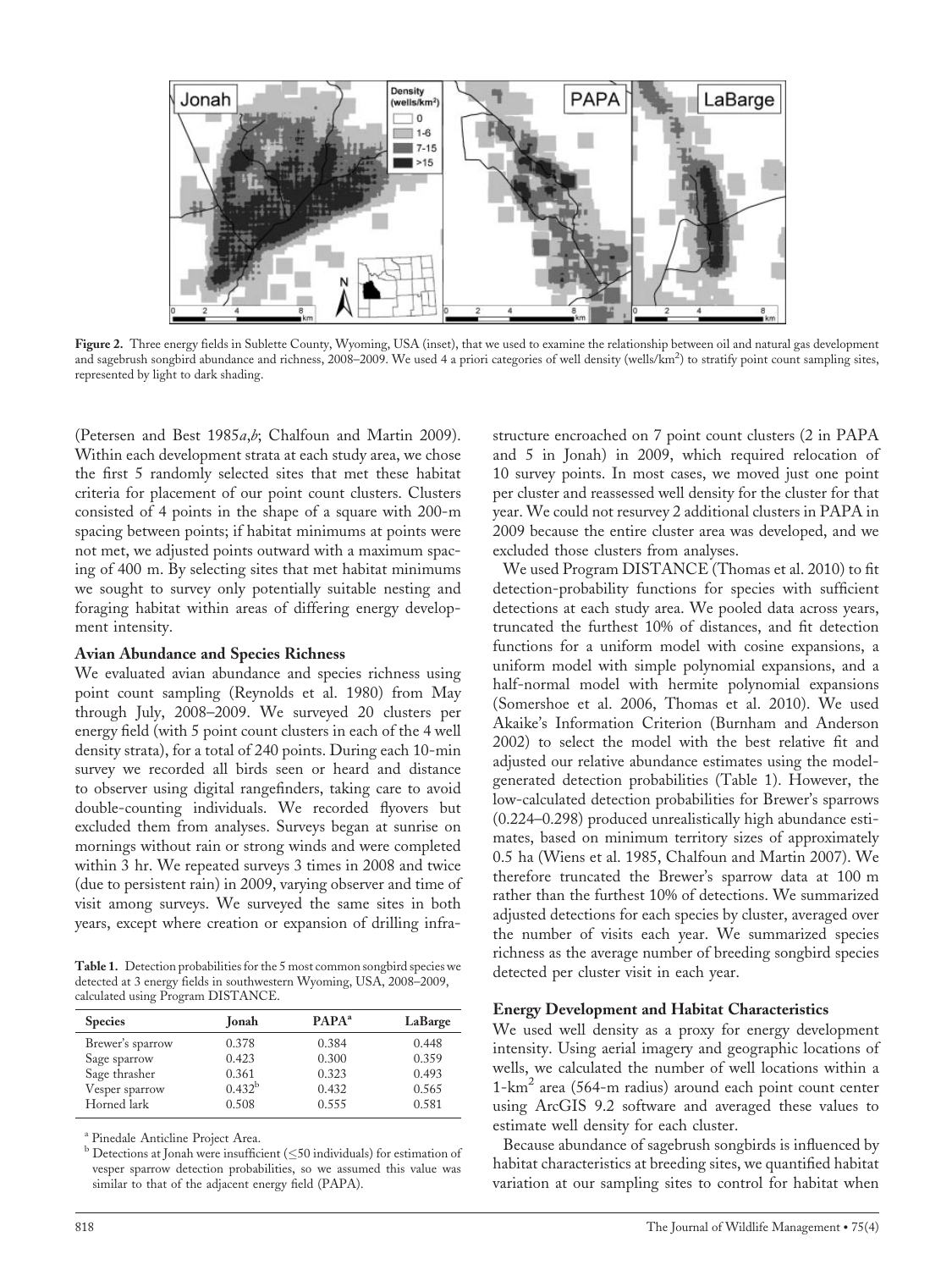examining energy development effects. We measured habitat attributes within 5-m-radius circular plots (Martin et al. 1997; Chalfoun and Martin 2007, 2009) placed at 2 locations with randomly selected direction and distance up to 50 m from each point count center. We completed habitat measurements during a 3-week period beginning mid-July of each year, surveying half of each cluster in 2008 and the remainder in 2009. We quantified shrub cover using the line intercept method (Lucas and Seber 1977) along two 10-m transect lines oriented in the cardinal directions. For each intersected shrub we measured 1) height of the main crown (cm) and 2) percent crown vigor (proportion of the crown that was live). In each quadrant designated by the transect lines, we recorded total shrub density and the density of potential nest shrubs (PNS density), which we defined as shrubs with the proper quantitative and qualitative attributes to potentially accommodate a nest of a Brewer's sparrow (Chalfoun and Martin 2007, 2009), the most common species at our sites. We averaged habitat data collected at each point count cluster, combined across years, to obtain 1 value per cluster for each habitat variable.

Correlation analysis revealed significant positive relationships between many of our habitat variables (Table 2). For sparrows in sagebrush habitat, shrub vigor has merit as a proxy for increased insect food abundance and nest concealment, 2 critical resources for shrub-nesting birds (Rich 1980, Knopf et al. 1990, Wenninger and Inouye 2008). Shrub vigor is also important in identifying nest shrubs used by both Brewer's sparrows and sage sparrows (Petersen and Best 1985 $a,b$ ). We therefore chose average shrub vigor as our habitat covariate for most species. For Brewer's sparrows, however, we used PNS density instead of shrub vigor, as PNS density influences nest site selection and reproductive success of Brewer's sparrows (Chalfoun and Martin 2007, 2009) and PNS density was correlated with most other habitat characteristics (Table 2). For horned larks (Eremophila alpestris), a ground-nesting species more associated with grasslands than shrublands (Beason 1995), we used shrub cover as our habitat covariate, as we anticipated that horned lark abundance would be inversely related to big sagebrush cover.

#### Statistical Analyses

After we checked abundance and species richness data for normality and homogeneity of variances, we analyzed abundance of each species and overall species richness across energy development gradients using repeated-measures general linear mixed models in SPSS 17 (SPSS Inc., Chicago,

Illinois). We treated year as a repeated measure on the experimental units (clusters), using cluster identification as a random effect to acknowledge the potential correlation in songbird abundance at locations across years. We included site as a fixed factor, and well density/ $km^2$  as our covariate of interest. To account for habitat effects, we included a covariate representing habitat characteristics (PNS density for Brewer's sparrow, average shrub cover for horned larks, average shrub vigor for all others). Dependent variables were average species detections (adjusted) and average species richness per cluster per survey visit.

## RESULTS

We conducted 1,184 point count surveys during 2008–2009. The most common species were, in order of abundance: Brewer's sparrow, horned lark, sage sparrow, vesper sparrow (Pooecetes gramineus), and sage thrasher. These 5 species accounted for 95% of songbird detections. Detection probabilities ranged from 0.300 to 0.581 (Table 1). Other breeding songbird species included in species richness calculations were Brewer's blackbird (Euphagus cyanocephalus), greentailed towhee (Pipilo chlorurus), loggerhead shrike (Lanius ludovicianus), western meadowlark (Sturnella neglecta), and white-crowned sparrow (Zonotrichia leucophrys).

Well density had negative effects on abundance of 3 of our most common species: Brewer's sparrow  $(F_{1,52} = 5.247,$  $P = 0.026$ ), sage sparrow ( $F_{1,53} = 7.995$ ,  $P = 0.007$ ), and vesper sparrow ( $F_{1,53} = 3.055, P = 0.086$ ; Table 3). Because we observed significant site effects in abundance models for all 5 species and richness (Table 3), and because we were interested in which types of energy fields may influence bird populations most strongly, we further analyzed responses individually by site. Sage sparrows, sage thrashers, horned larks, and species richness lacked a significant year  $\times$  site interaction (Table 3); for these, we pooled data across years and analyzed site responses using general linear models.

Brewer's sparrow abundance decreased most steeply at the Jonah natural gas field  $(\beta_{2008} = -0.311 \pm 0.102)$ ,  $P = 0.008$ ;  $\beta_{2009} = -0.348 \pm 0.174$ ,  $P = 0.063$ ; Table 4) with increasing well density; average decreases at all sites were greater in 2009 than in 2008 (Table 4, Fig. 3). For sage sparrow, the strongest declines also occurred at Jonah  $(\beta = -0.294 \pm 0.070, P \le 0.001$ ; Table 4), and the other 2 sites showed similar decreases, though not significant (Table 4, Fig. 3). Vesper sparrow abundance at PAPA decreased in response to increasing well densities

Table 2. Correlation matrix of habitat measurements we collected at 3 energy fields in southwestern Wyoming, USA, 2008–2009, averaged per point count cluster (1 cluster = 4 points). Data are 2-tailed Pearson correlation (r) and P-values;  $n = 118$ .

|                                                                        | PNS density <sup>a</sup> |       |                | Shrub height   |                            | Shrub cover               | Shrub density                    |                                      |  |
|------------------------------------------------------------------------|--------------------------|-------|----------------|----------------|----------------------------|---------------------------|----------------------------------|--------------------------------------|--|
| Habitat metric                                                         |                          |       |                |                |                            |                           |                                  |                                      |  |
| Shrub vigor<br>PNS density <sup>a</sup><br>Shrub height<br>Shrub cover | 0.212                    | 0.021 | 0.017<br>0.305 | 0.857<br>0.001 | $-0.166$<br>0.619<br>0.149 | 0.072<br>< 0.001<br>0.106 | 0.147<br>0.553<br>0.258<br>0.461 | 0.112<br>< 0.001<br>0.005<br>< 0.001 |  |

<sup>a</sup> Potential nest shrub density.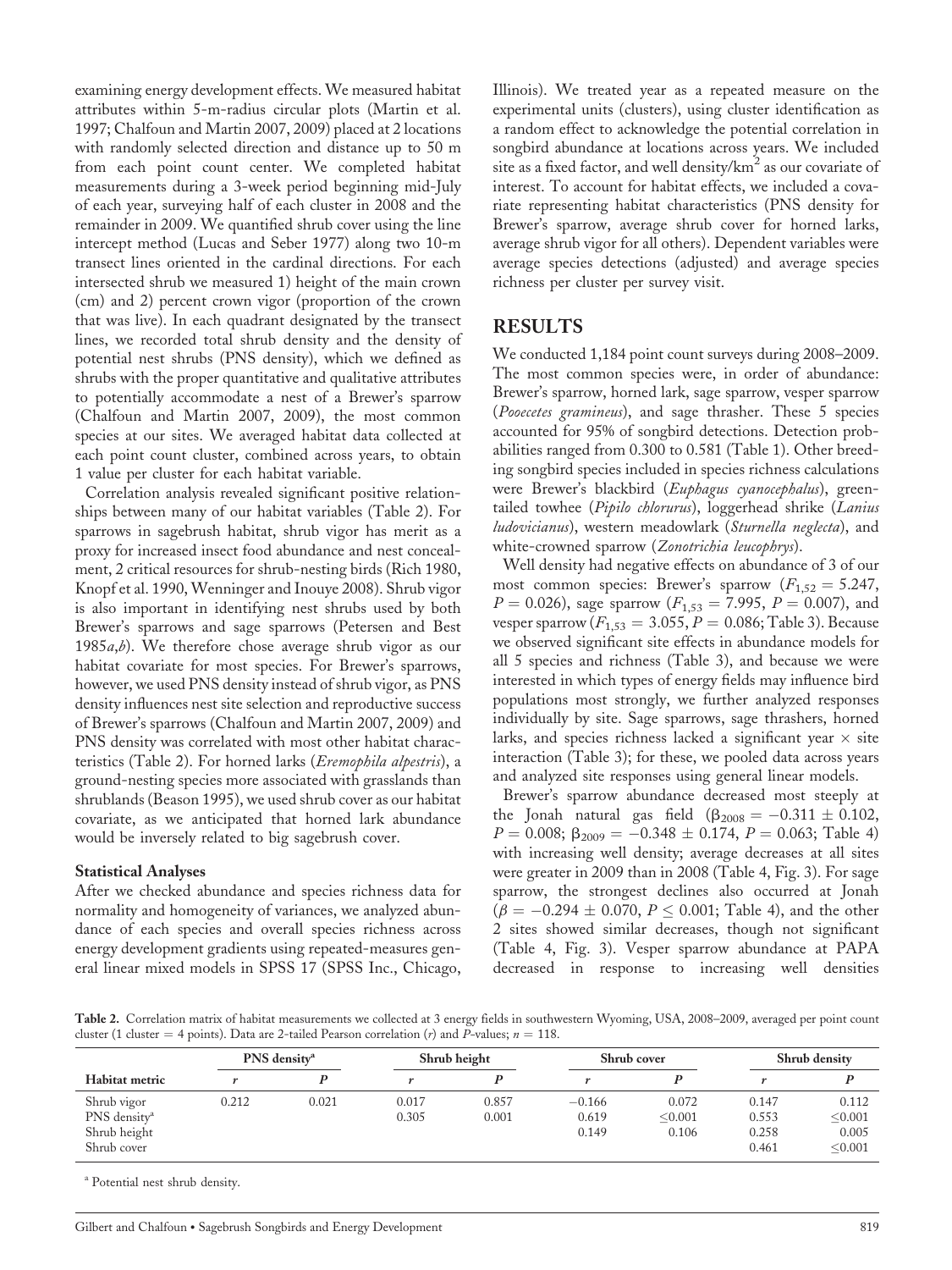Table 3. Between-subjects effects (top 3 lines) and within-subject contrasts (lower 3 lines) from repeated measures general linear mixed models examining effects of energy development density (wells/km<sup>2</sup>) on abundance of the 5 most common passerine species and species richness at 3 energy fields in southwestern Wyoming, USA, 2008–2009.  $n = 57$  point count clusters for Brewer's sparrow and  $n = 58$  for all other species and richness.

|                            |    | Brewer's sparrow |         | Sage sparrow |       | Sage thrasher |         | Vesper sparrow |         | <b>Horned</b> lark |         | <b>Richness</b> |         |
|----------------------------|----|------------------|---------|--------------|-------|---------------|---------|----------------|---------|--------------------|---------|-----------------|---------|
| Variable                   | df |                  |         |              |       |               | D       |                | D       |                    | D       |                 | P       |
| Well density               |    | 5.247            | 0.026   | 7.995        | 0.007 | 0.144         | 0.706   | 3.055          | 0.086   | 0.795              | 0.377   | 0.430           | 0.515   |
| Habitat <sup>a</sup>       |    | 2.437            | 0.125   | 1.786        | 0.187 | 1.059         | 0.308   | 0.682          | 0.413   | 0.030              | 0.864   |                 |         |
| Site                       |    | 38.871           | < 0.001 | 6.953        | 0.002 | 7.722         | < 0.001 | 36.175         | < 0.001 | 19.78              | < 0.001 | 12.663          | < 0.001 |
| Year                       |    | 14.218           | < 0.001 | 0.01         | 0.920 | 0.088         | 0.768   | 0.601          | 0.442   | 0.037              | 0.847   | 13.556          | 0.001   |
| Year $\times$ Well Density |    | 0.745            | 0.392   | 0.071        | 0.792 | 0.848         | 0.361   | 0.064          | 0.802   | 0.162              | 0.689   | 3.662           | 0.061   |
| Year $\times$ Site         |    | 13.97            | < 0.001 | 0.673        | 0.515 | 0.613         | 0.546   | 4.265          | 0.019   | 0.346              | 0.709   | 0.169           | 0.845   |

<sup>a</sup> Potential nest shrub density for Brewer's sparrow, shrub cover for horned lark, and average shrub vigor for other species and richness.

 $(\beta_{2008} = -0.043 \pm 0.152, P = 0.407; \ \beta_{2009} = -0.141 \pm 0.152$ 0.331,  $P = 0.136$ ; Table 4), with mixed responses at LaBarge across years and consistently low detections at Jonah (Table 4, Fig. 3). We found increased horned lark abundance with increasing well density at PAPA  $(\beta = 0.125 \pm 0.056, P = 0.031;$  Table 4), but no significant responses at Jonah or LaBarge (Table 4, Fig. 3). Abundance of sage thrashers was unrelated to well density  $(F_{1,53} = 0.144, P = 0.706;$  Table 3), and direction of responses differed among study sites (Table 4, Fig. 3). Species richness at clusters was unrelated to increasing well density (Table 3, Fig. 3); this response was consistent among study sites (Table 4). Habitat covariates did not influence responses of any of the 5 species we evaluated (Table 3).

#### DISCUSSION

Increased energy development intensity, as estimated by well density/km<sup>2</sup> , was associated with decreased abundances of Brewer's sparrows, sage sparrows, and vesper sparrows. Declines were strongest for Brewer's sparrows and sage sparrows at the Jonah field, with an average decrease of 0.3 individuals per additional well/ $km^2$  (Table 4). This translates to average losses of 2.5 individuals at clusters with densities of 8 wells/km<sup>2</sup> for both these sagebrush-obligates. Approved spacing of 16 well pads per 2.6- $km^2$  section at

Jonah (USDI 2006) readily yields these and higher well densities.

Sage thrashers did not respond significantly to increased well density in our study, despite sage thrashers being the largest-bodied species with the largest average territory size of those we studied. Sage thrashers have also shown a lack of response to other disturbances such as fire treatments (Castrale 1982, Knick and Rotenberry 2000), suggesting they may be less sensitive to habitat change. An alternative explanation is high annual site fidelity (Wiens and Rotenberry 1985, Knick and Rotenberry 2002), regardless of habitat changes, though this hypothesis requires explicit testing. If site fidelity is strong, population responses could take longer to detect due to turnover times of individuals creating a lag effect, which has been shown in greater sagegrouse population responses to energy development (Walker et al. 2007, Harju et al. 2010). Site fidelity within altered habitats, moreover, could reduce population size in the future if these habitats are of lower quality and result in lower fitness of remaining individuals.

We provide evidence that not all energy fields are created equal; significant site effects for all species evaluated suggest that characteristics of an energy development field may influence avian species responses. Effects were typically stronger in the Jonah and PAPA natural gas fields, developing energy fields that contained multiple disturbance sources, in contrast to the LaBarge oil field that had been

Table 4. Parameter estimates ( $\beta$ ), standard errors (SE), and P-values for effects of well density (wells/km<sup>2</sup>) at 3 energy fields in southwestern Wyoming, USA, 2008–2009 on the abundance of the 5 most abundant passerine species and species richness by year and site from repeated measures general linear mixed models, or by site with years combined from general linear models.

|                  |      |                    | Jonah |         | PAPA <sup>a</sup> |       |       | LaBarge  |       |       |  |
|------------------|------|--------------------|-------|---------|-------------------|-------|-------|----------|-------|-------|--|
| <b>Species</b>   | Year |                    | SE    | P       | ß                 | SE    | P     |          | SE    | P     |  |
| Brewer's sparrow | 2008 | $-0.311$           | 0.102 | 0.008   | $-0.011$          | 0.148 | 0.943 | $-0.017$ | 0.097 | 0.865 |  |
|                  | 2009 | $-0.348$           | 0.174 | 0.063   | $-0.147$          | 0.133 | 0.286 | $-0.070$ | 0.143 | 0.629 |  |
| Sage sparrow     |      | $-0.294$           | 0.07  | < 0.001 | $-0.060$          | 0.096 | 0.536 | $-0.144$ | 0.094 | 0.134 |  |
| Sage thrasher    |      | 0.057              | 0.053 | 0.296   | $-0.062$          | 0.067 | 0.358 | 0.077    | 0.055 | 0.168 |  |
| Vesper sparrow   | 2008 | 0.001 <sup>b</sup> | 0.006 | 0.929   | $-0.043$          | 0.051 | 0.407 | $-0.139$ | 0.092 | 0.149 |  |
|                  | 2009 | $-0.012^b$         | 0.009 | 0.183   | $-0.141$          | 0.089 | 0.136 | 0.024    | 0.085 | 0.781 |  |
| Horned lark      |      | $-0.024$           | 0.151 | 0.739   | 0.125             | 0.056 | 0.031 | 0.005    | 0.068 | 0.937 |  |
| Richness         |      | $-0.013$           | 0.008 | 0.096   | $-0.002$          | 0.008 | 0.816 | $-0.018$ | 0.015 | 0.248 |  |

<sup>a</sup> Pinedale Anticline Project Area.

<sup>b</sup> Parameter estimates for vesper sparrow at Jonah based on very low numbers of detections (<20 individuals over 2 years).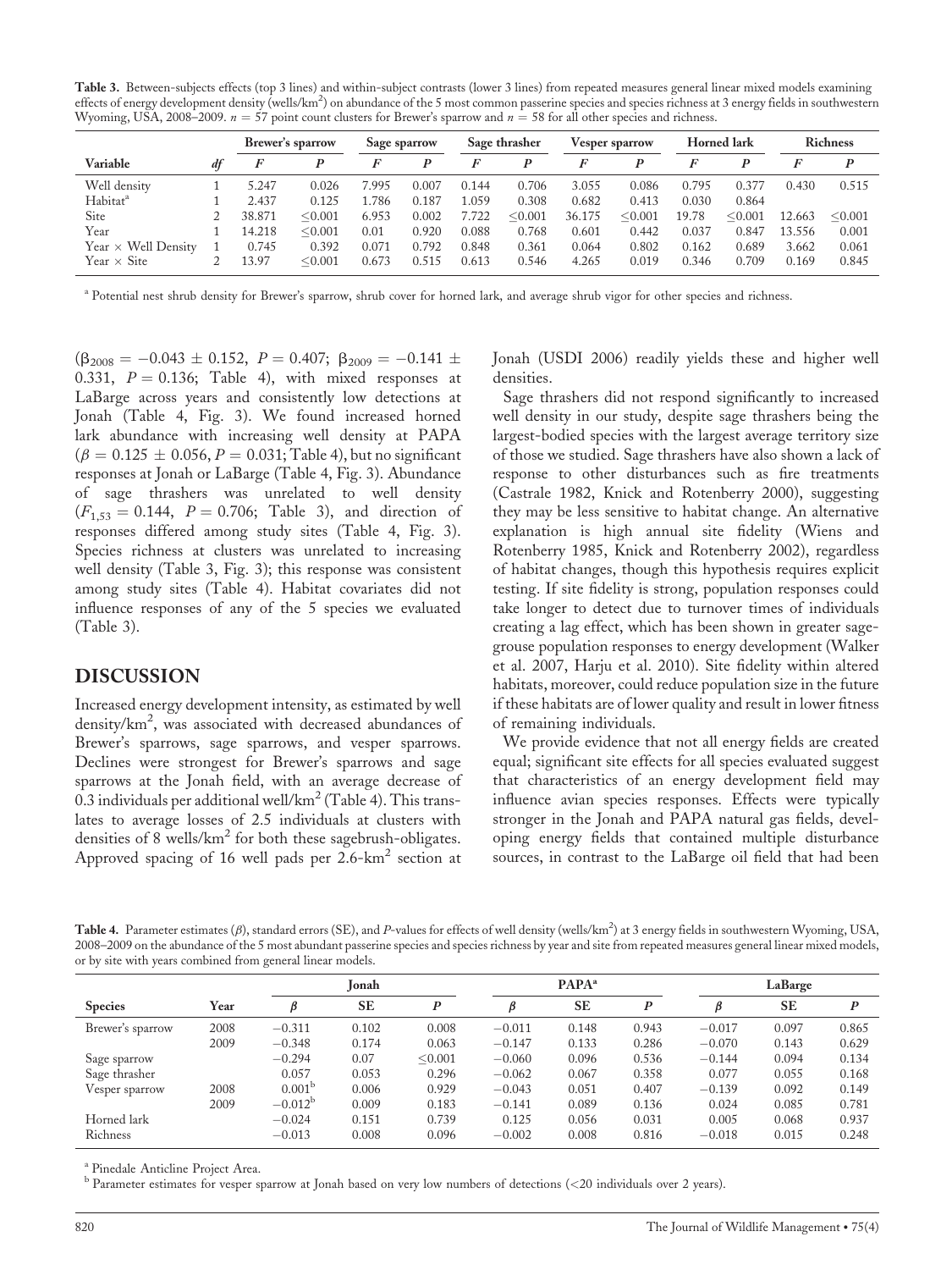

Figure 3. Relative abundance of Brewer's sparrow (BRSP), sage sparrow (SAGS), sage thrasher (SATH), horned lark (HOLA), and vesper sparrow (VESP), and passerine species richness in relation to well density at the Jonah (circles and solid lines), PAPA (squares and dashed lines), and LaBarge (triangles and dotted lines) energy fields, southwestern Wyoming, USA, 2008–2009. Open symbols designate oil fields, shaded symbols are natural gas fields. Data are average number of individuals or species detected per survey visit per cluster (sum of four 100-m radius point counts), adjusted for detection probabilities.

in production for several decades (McDonald 1976, Holloran 2005). Time since the initiation of development, spatial configuration of energy fields (Fig. 2), and higher human activity levels and drilling infrastructure presence may contribute to patterns of songbird abundance.

Human activity and vehicle traffic levels, for example, are highest on active drilling pads (Sawyer et al. 2009) and varied between our energy fields. On the growing PAPA and Jonah natural gas fields, manned drilling rigs were common on the landscape throughout the breeding season. In contrast, such rigs were rare in LaBarge during our study. Likewise, traffic volume around an active well pad in the PAPA averaged 112 vehicles per day (Sawyer et al. 2009), and traffic on main haul roads in Jonah has exceeded 600 vehicles per day (Ingelfinger and Anderson 2004), whereas traffic at LaBarge rarely exceeded 5 vehicles per day during our study (M. Gilbert, University of Wyoming, personal observation).

Field age or spatial configuration may factor into response differences between the PAPA and Jonah natural gas fields. Development began on PAPA approximately 10 years ago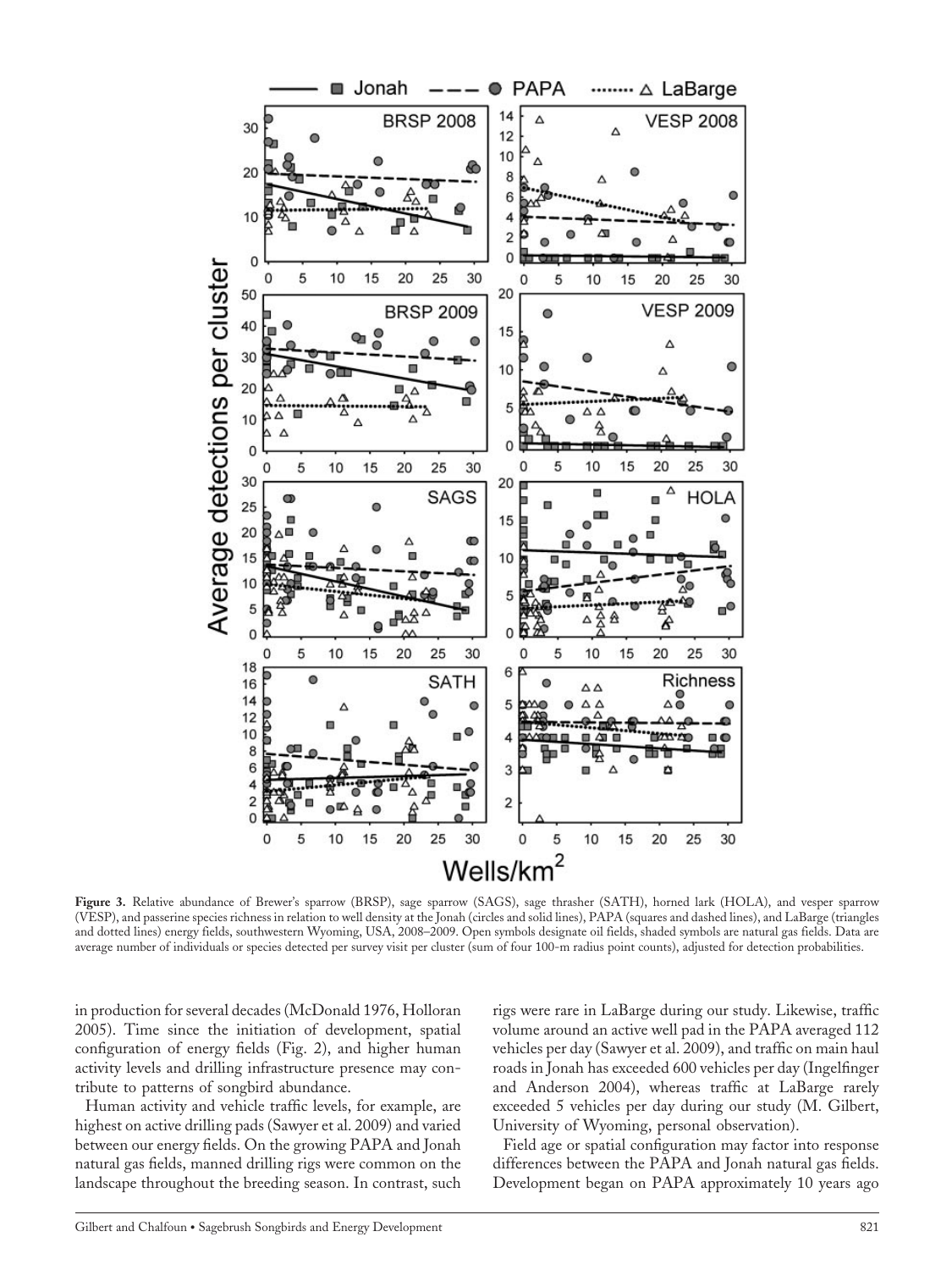and the northern portion of the field was configured in a linear band of development (Fig. 2), primarily employing directional drilling technology with multiple wells drilled on a well pad (Sawyer et al. 2009). Approximately 30  $\mathrm{km}^2$  of our 170-km<sup>2</sup> PAPA study area contained moderate to high well densities of  $\geq$ 8 wells/km<sup>2</sup>. The Jonah field, where species declines were steepest, was situated directly south of PAPA but was older, with development authorized in the late 1990s, and had a wide central area that was densely developed (Fig. 2), particularly where infill drilling occurred among existing wells (USDI 2006). As a result, nearly 70  $\text{km}^2$  of our 210- $\text{km}^2$  Jonah study area contained moderate to high well densities ( $\geq$ 8 wells/km<sup>2</sup>). Interestingly, overall abundance estimates for several species at the LaBarge field, the oldest of our study areas, were lower than at the other 2 sites (Fig. 3), suggesting that effects may compound over time at energy fields rather than showing patterns of acclimation or recovery after initial disturbances. The specific effects of such anthropogenic disturbance on wildlife are still unclear. Other studies have shown that mule deer (Odocoileus hemionus) avoidance of well pads on PAPA increased with higher levels of traffic (Sawyer et al. 2009), and greater noise at energy development facilities reduced passerine density and altered songbird community composition (Bayne et al. 2008, Francis et al. 2009). Even so, some species may show partial acclimation to human activity over time, thus longterm effects at the community level are unknown.

Our results corroborate those of other studies showing decreased occurrence and abundance of several grassland birds near oil and gas development edges and decreased sagebrush songbird density adjacent to natural gas development roads (Ingelfinger and Anderson 2004, Linnen 2008). Higher well densities result in a greater number and proportion of well pads, roads, and other anthropogenic infrastructure, which can intensify edge effects and may negatively impact songbirds via decreased nest success or altered species interactions (Fletcher 2005). Horned larks can be associated with disturbed vegetation communities (Knick and Rotenberry 2002), and the increased horned lark abundance we observed at PAPA, coupled with decreased sparrow populations, could signal a fundamental change in the bird assemblage of shrubsteppe habitats surrounding energy development.

Songbird population declines may be driven by increased nest predation risk as generalist predators become more abundant in human-altered areas (Chalfoun et al. 2002). Common ravens (Corvus corax) are widespread and effective nest predators (Andren 1994), and energy field encroachment upon undeveloped sagebrush areas appears to facilitate increases in breeding raven abundance (Bui et al. 2010). Increased raven numbers in sagebrush systems negatively affects nest survival of greater sage-grouse, another sagebrush obligate, particularly in areas with sparse shrub cover (Coates and Delehanty 2010). Data on the identification, abundance, and distribution of dominant nest predators in relation to energy development would shed light on nest predation as a potential mechanism for decreased sagebrush songbird abundance in energy fields.

Landscape-scale habitat alteration associated with energy development may also lead to songbird population declines via decreased food availability (Howe et al. 1996). Reduction of the amount of intact sagebrush habitat surrounding territories via conversion can limit foraging opportunities. Alternatively, if the condition of remaining sagebrush patches is altered, associated insect prey assemblages could decrease in abundance. Breeding songbirds rely heavily on such insect prey for their own maintenance and ability to provision young. We found no significant relationship between the habitat characteristics we measured and sagebrush obligate abundance, but this is likely an artifact of selecting our sampling locations above set minimums of shrub cover and vigor. That we found significant effects of energy development while simultaneously accounting for important microhabitat components suggests, moreover, that energy development independently affects non-game birds.

In conclusion, we documented a pattern of declining sagebrush songbird abundance with increasing well densities in energy development fields. An important next step is to examine the consequences of energy development for songbird demographic and population processes to clarify mechanisms for declines. Understanding patterns of population responses coupled with specific causes for declines will facilitate the development of effective management strategies for the maintenance of sagebrush bird communities.

# MANAGEMENT IMPLICATIONS

Sagebrush-obligate songbirds are an important component of the biodiversity of the western United States and can serve as barometers of sagebrush ecosystem integrity due to their dependence on sagebrush and sensitivity to habitat alteration (Dobkin and Sauder 2004). The long-term impact of oil and natural gas development on songbirds in sagebrush habitat is unknown (Ingelfinger and Anderson 2004), but our data suggest that increasing energy development intensity will further exacerbate regional declines of sagebrush songbirds.

For oil and natural gas fields in early development stages, or expansions to existing fields such as the anticipated addition of 4,399 wells on up to 600 well pads in the PAPA (USDI 2008), it will be imperative for future studies to evaluate well placement configurations so as to assess their impacts on wildlife. Furthermore, explicit hypothesis tests focused on impacts to important limiting resources such as refugia from nest predation and food availability will be critical for determining underlying mechanisms through which energy development impacts songbirds and ultimately for developing appropriate mitigation strategies.

# ACKNOWLEDGMENTS

Financial support was provided by the Wyoming Landscape Conservation Initiative and the Wyoming Game & Fish Department. M. Kauffman facilitated initiation of the project. We thank the personnel of the Wyoming Cooperative Fish and Wildlife Research Unit, particularly M. Larson, for providing logistical support, and numerous technicians for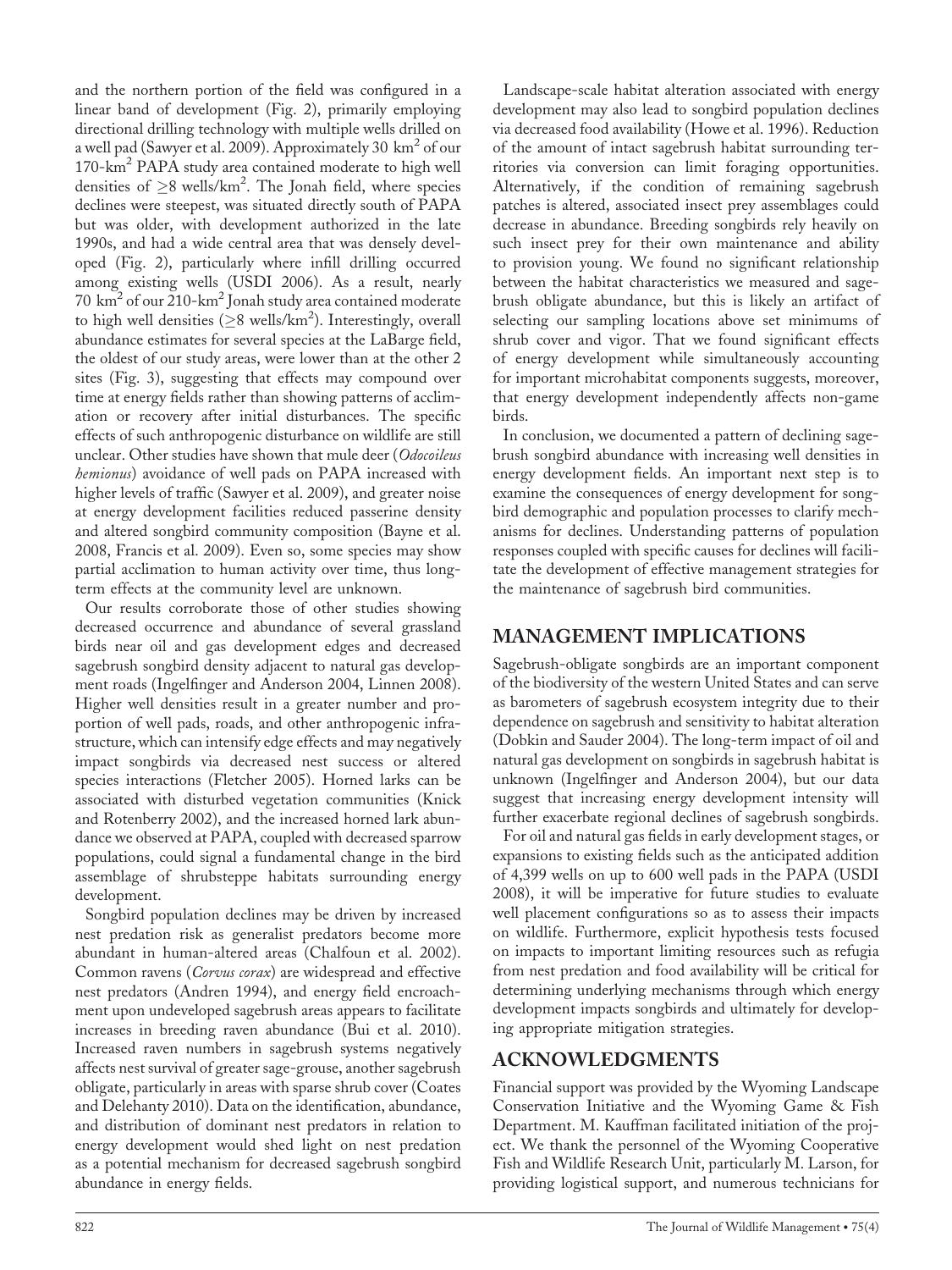their hard work in the field. We also thank United States Geological Survey Fort Collins Science Center for providing spatial data and site selection assistance (M. O'Donnell) as well as helpful study design suggestions (N. Carr). K. Gerow and R. Fletcher provided valuable analytical assistance. Finally, we thank Editor D. Twedt and 2 anonymous reviewers for comments and suggestions which greatly strengthened the article.

# LITERATURE CITED

- Andren, H. 1994. Effects of habitat fragmentation on birds and mammals in landscapes with different proportions of suitable habitat—a review. Oikos 71:355–366.
- Bayne, E. M., L. Habib, and S. Boutin. 2008. Impacts of chronic anthropogenic noise from energy-sector activity on abundance of songbirds in the boreal forest. Conservation Biology 22:1186–1193.
- Beason, R. C. 1995. Horned Lark (Eremophila alpestris). Account 195 in A. Poole and F. Gill, editors. The birds of North America. The Academy of Natural Sciences, Philadelphia, Pennsylvania, and The American Ornithologists' Union, Washington, D.C., USA.
- Beck, J. L., and D. L. Mitchell. 2000. Influences of livestock grazing on sage grouse habitat. Wildlife Society Bulletin 28:993–1002.
- Braun, C. E., M. F. Baker, R. L. Eng, J. S. Gashwiler, and M. H. Schroeder. 1976. Conservation committee report on effects of alteration of sagebrush communities on the associated avifauna. Wilson Bulletin 88:165–171.
- Braun, C. E., O. O. Oedekoven, and C. L. Aldridge. 2002. Oil and gas development in western North America: effects on sagebrush steppe avifauna with particular emphasis on sage grouse. Transactions of the North American Wildlife and Natural Resources Conference 67:337–356.
- Bui, T.-V. D., J. M. Marzluff, and B. Bedrosian. 2010. Common raven activity in relation to land use in western Wyoming: implications for greater sage-grouse reproductive success. Condor 112:65–78.
- Burnham, K. P., and D. R. Anderson. 2002. Model selection and multimodel inference: a practical information-theoretic approach. Second edition. Springer-Verlag, New York, New York, USA.
- Castrale, J. S. 1982. Effects of 2 sagebrush control methods on non-game birds. Journal of Wildlife Management 46:945–952.
- Chalfoun, A. D., and T. E. Martin. 2007. Latitudinal variation in avian incubation attentiveness and a test of the food limitation hypothesis. Animal Behaviour 73:579–585.
- Chalfoun, A. D., and T. E. Martin. 2009. Habitat structure mediates predation risk for sedentary prey: experimental tests of alternative hypotheses. Journal of Animal Ecology 78:497–503.
- Chalfoun, A. D., F. R. Thompson, III, and M. J. Ratnaswamy. 2002. Nest predators and fragmentation: a review and meta-analysis. Conservation Biology 16:306–318.
- Coates, P. S., and D. J. Delehanty. 2010. Nest predation of greater sagegrouse in relation to microhabitat factors and predators. Journal of Wildlife Management 74:240–248.
- Connelly, J. W., and C. E. Braun. 1997. Long-term changes in sage grouse Centrocercus urophasianus populations in western North America. Wildlife Biology 3:229–234.
- Dobkin, D. S., and J. D. Sauder. 2004. Shrubsteppe landscapes in jeopardy: distributions, abundances, and the uncertain future of birds and small mammals in the Intermountain West. High Desert Ecological Research Institute, Bend, Oregon, USA.
- Doherty, K. E., D. E. Naugle, B. L. Walker, and J. M. Graham. 2008. Greater sage-grouse winter habitat selection and energy development. Journal of Wildlife Management 72:187–195.
- Fletcher, R. J. 2005. Multiple edge effects and their implications in fragmented landscapes. Journal of Animal Ecology 74:342–352.
- Francis, C. D., C. P. Ortega, and A. Cruz. 2009. Noise pollution changes avian communities and species interactions. Current Biology 19:1415– 1419.
- Harju, S. M., M. R. Dzialak, R. C. Taylor, L. D. Hayden-Wing, and J. B. Winstead. 2010. Thresholds and time lags in effects of energy development on greater sage-grouse populations. Journal of Wildlife Management 74:437–448.
- Holloran, M. J. 2005. Greater sage-grouse (Centrocercus urophasianus) population response to natural gas field development in western Wyoming. Dissertation, University of Wyoming, Laramie, USA.
- Holloran, M. J., R. C. Kaiser, and W. A. Hubert. 2010. Yearling greater sage-grouse response to energy development in Wyoming. Journal of Wildlife Management 74:65–72.
- Howe, F. P., R. L. Knight, L. C. McEwen, and T. L. George. 1996. Direct and indirect effects of insecticide applications on growth and survival of nestling passerines. Ecological Applications 6:1314–1324.
- Ingelfinger, F., and S. Anderson. 2004. Passerine response to roads associated with natural gas extraction in a sagebrush steppe habitat. Western North American Naturalist 64:385–395.
- Knick, S. T., and J. T. Rotenberry. 2000. Ghosts of habitats past: contribution of landscape change to current habitats used by shrubland birds. Ecology 81:220–227.
- Knick, S. T., and J. T. Rotenberry. 2002. Effects of habitat fragmentation on passerine birds breeding in intermountain shrubsteppe. Studies in Avian Biology 25:130–140.
- Knick, S. T., D. S. Dobkin, J. T. Rotenberry, M. A. Schroeder, W. M. Vander Haegen, and C. van Riper. 2003. Teetering on the edge or too late? Conservation and research issues for avifauna of sagebrush habitats. Condor 105:611–634.
- Knopf, F. L., J. A. Sedgwick, and D. B. Inkley. 1990. Regional correspondence among shrubsteppe bird habitats. Condor 92:45–53.
- Linnen, C. G. 2008. Effects of oil and gas development on grassland birds. Prepared for Petroleum Technology Alliance Canada. Northern Envirosearch Ltd., Saskatoon, Saskatchewan, Canada.
- Lucas, H. A., and G. A. F. Seber. 1977. Estimating coverage and particle density using the line intercept method. Biometrika 64:618–622.
- Lyon, A. G., and S. H. Anderson. 2003. Potential gas development impacts on sage grouse nest initiation and movement. Wildlife Society Bulletin 31:486–491.
- Martin, T. E., C. Paine, C. J. Conway, W. M. Hochachka, P. Allen, and W. Jenkins. 1997. BBIRD field protocol. Biological Resources Division. Montana Cooperative Wildlife Research Unit, Missoula, USA.
- McDonald, Robert. E. 1976. Big Piney-LaBarge producing complex, Sublette and Lincoln counties, Wyoming. AAPG Memoir 24:91–120.
- Monsen, S. B., and N. L. Shaw. 2000. Big sagebrush (Artemesia tridentata) communities—ecology, importance and restoration potential. Pages 255– 270 in 2000 Billings Land Reclamation Symposium. Reclamation Research Unit Publication No. 00-01, Bozeman, Montana, USA.
- Naugle, D. E., K. E. Doherty, B. L. Walker, M. J. Holloran, and H. E. Copeland. 2011. Energy development and sage-grouse. Studies in Avian Biology. In press.
- Paige, C., and S. A. Ritter. 1999. Birds in a sagebrush sea: managing sagebrush habitats for bird communities. Partners in Flight Western Working Group, Boise, Idaho, USA.
- Petersen, K. L., and L. B. Best. 1985a. Brewer's sparrow nest-site characteristics in a sagebrush community. Journal of Field Ornithology 56: 23–27.
- Petersen, K. L., and L. B. Best. 1985b. Nest-site selection by sage sparrows. Condor 87:217–221.
- Reynolds, R. T., J. M. Scott, and R. A. Nussbaum. 1980. A variable circular-plot method for estimating bird numbers. Condor 82:309–313.
- Rich, T. 1980. Nest placement in sage thrashers, sage sparrows, and Brewer's sparrows. Wilson Bulletin 92:362–368.
- Rich, T. D., M. J. Wisdom, and V. A. Saab. 2005. Conservation of priority birds in sagebrush ecosystems. Proceedings from the Third International Partners In Flight Conference: A Workshop on Bird Conservation Implementation and Integration. USDA Forest Service General Technical Report PSW-GTR-191. Albany, California, USA.
- Rotenberry, J. T., and J. A. Wiens. 1980. Habitat structure, patchiness, and avian communities in North-American steppe vegetation—a multivariate analysis. Ecology 61:1228–1250.
- Saab, V. A., and T. D. Rich. 1997. Large-scale conservation assessment for neotropical migratory land birds in the interior Columbia River basin. USDA Forest Service General Technical Report PNW-GTR-399, Portland, Oregon, USA.
- Sauer, J. R., J. E. Hines, and J. Fallon. 2008. The North American Breeding Bird Survey, results and analysis 1966–2007. Version 5.15.2008. USGS Patuxent Wildlife Research Center, Laurel, Maryland, USA.